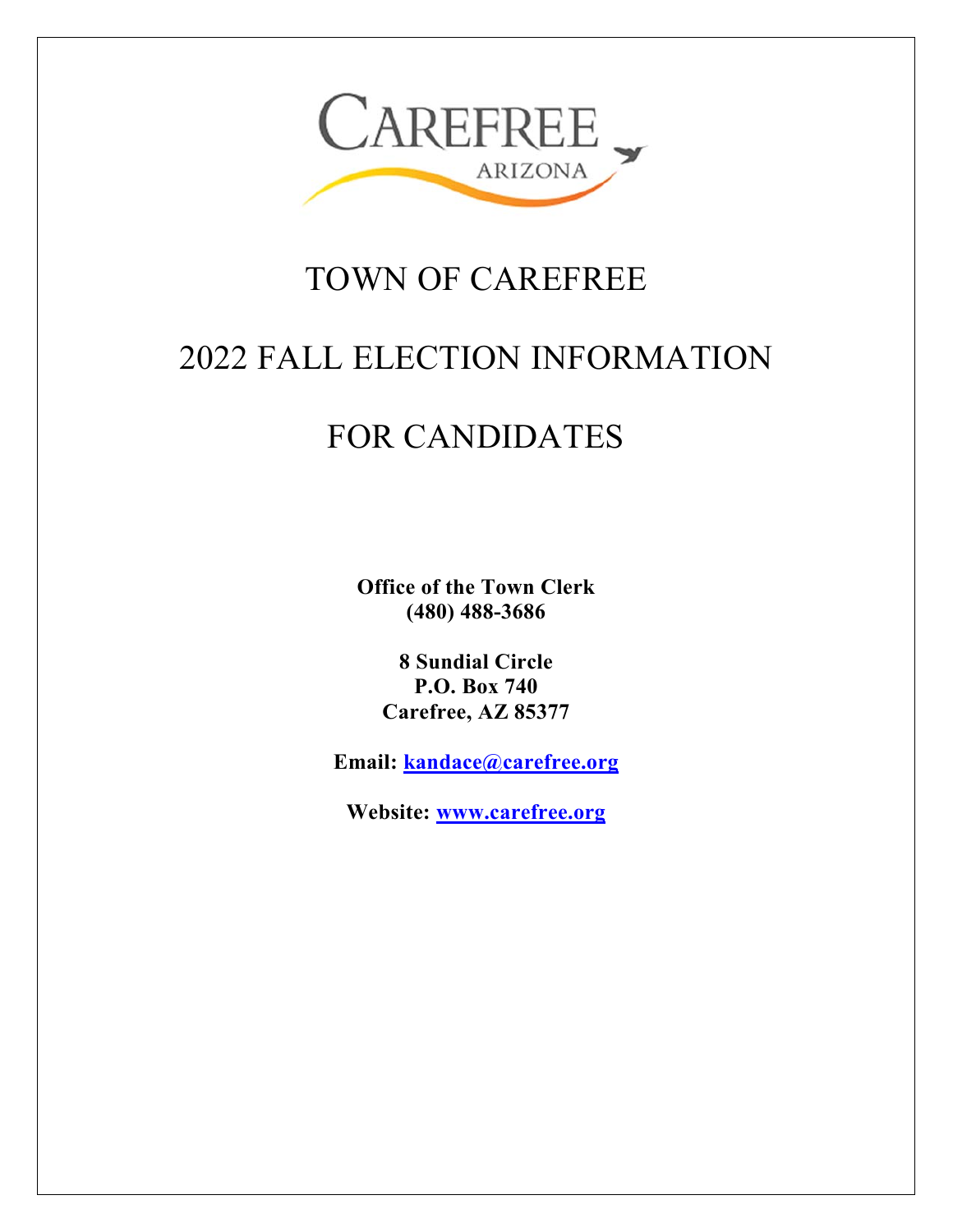

# **CAREFREE** TOWN CLERK'S OFFICE

Dear Candidate:

Thank you for your interest in the Town of Carefree election. The Town is represented by the Mayor and six Councilmembers. The Mayor and Council are elected at-large for a two-year term of office. Elections are regularly scheduled in the Fall of even-numbered years. Electors will consider candidates for the offices of Mayor and Councilmembers in the Primary Election, to be held on August 2, 2022; and if necessary, a runoff election will be held at the General Election on November 8, 2022. Newly elected officials will take office at the first regularly scheduled Council meeting of the new year, January 3, 2023.

Enclosed you will find the necessary paperwork to open a committee as well as information relevant to the 2022 Election. Candidates are required to obtain the minimum number of signatures to appear on the ballot. Nomination signatures are due in the Town Clerk's Office located at 8 Sundial Circle, Carefree, AZ 85377 between **March 7, 2022\* and April 4, 2022 at 5:00 p.m**.

Effective August 27, 2019, aspiring candidates must file a Statement of Interest with the Town Clerk's Office **prior to collecting their first nomination petition signature.** [A.R.S. §16-311(H); §16-341(I)] [S.B. 1451 § 6(A), 54th Leg., 1st Sess. (Az. 2019)]. Pursuant to A.R.S. §16-905B, once you have received contributions or make expenditures, in any combination, of at least \$500, a Statement of Organization must be filed with the City Clerk's Office within ten days if it has not already been filed.

All forms contained in this packet are available on the Town Clerk's Office website at: www.carefree.org//167/Elections, under the "Election Forms" section. Please make note of the Election calendar located at https://www.azsos.gov/elections/elections-calendar-upcomingevents which highlights important dates relevant to your campaign, such as candidate filing periods and campaign finance report due dates.

Candidates are encouraged to refer to the Arizona State Constitution and the Arizona Revised Statutes for legal requirements pertaining to candidates for elective office. If you need further assistance during the nomination period or the election process, please contact the Town Clerk's Office to schedule an appointment at (480) 488-3686 or Kandace@carefree.org.

Sincerely,

*Kandace French Contreras, CMC* Town Clerk/Treasurer

\*First day to file as a candidate has been changed due to City Offices being closed on Saturday, March 5, 2022.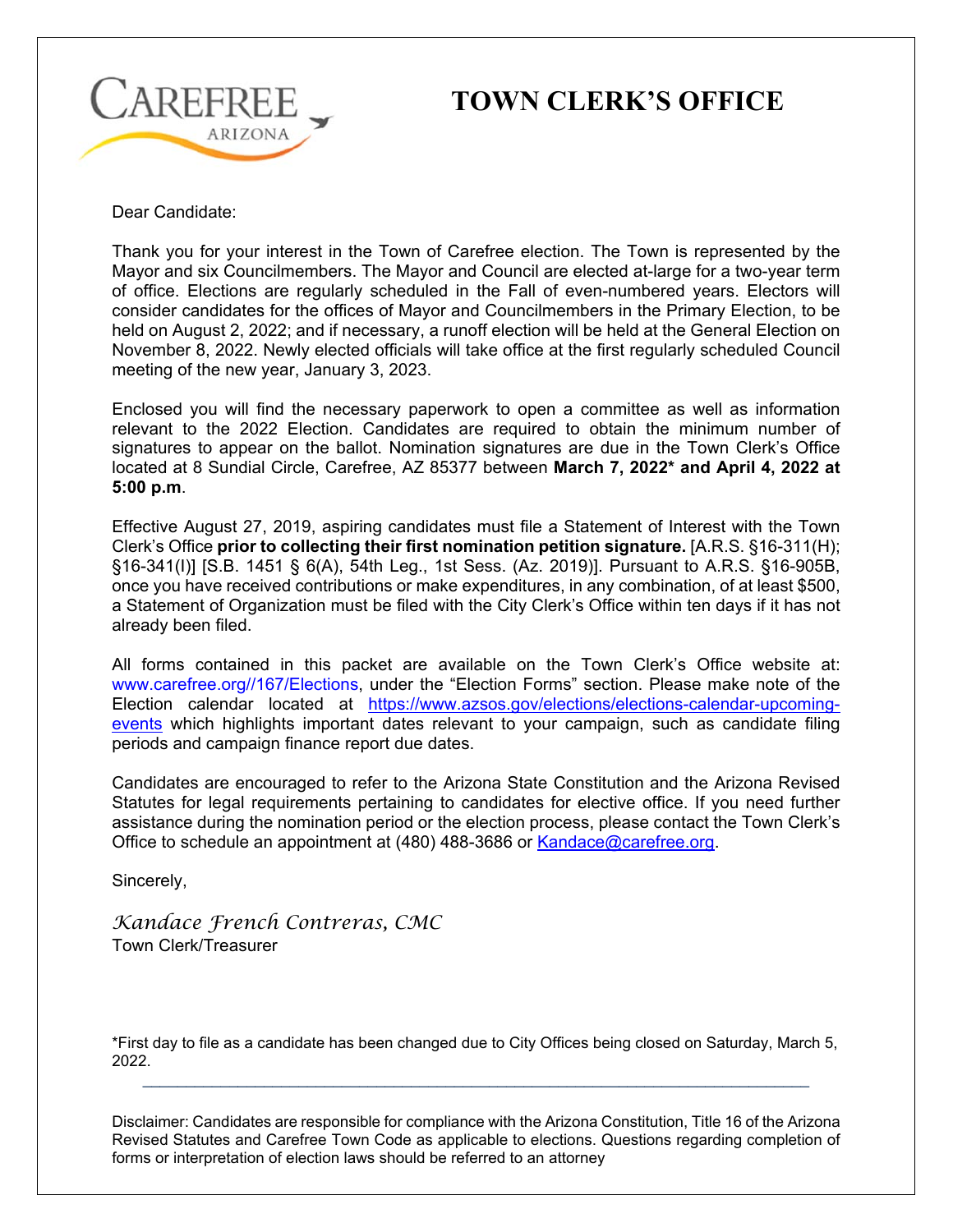## **TOWN OF CAREFREE 2022 PRIMARY/GENERAL ELECTION**

### **Number of Signatures Required**

## **CANDIDATES FOR MAYOR AND COUNCILMEMBER**

The qualified signature count for a candidate requires at least 5% and not more than 10% of the highest vote cast for an elected official of the Town at the last preceding election unless an alternative procedure has been adopted by Ordinance as provided in A.R.S § 16-322(A)(10)(B).

**Highest vote cast for an elected official at the last election:1,276.** 

1,276 x 5% = 63.8 or 64 **minimum** signatures

1,276 x 10% = 127.6 or 128 **maximum** signatures

### **Candidate Packet**

- 1. **Statement of Interest** This form must be filed with the Town Clerk's Office prior to any signatures being collected.
- 2. **Statement of Organization** If candidates will be spending or receiving, in any combination, more than \$500 during the election cycle, this form must be filed. Please maintain all documentation so that this form may be filed once the candidate hits the \$500 level.
- 3. **Candidate Nonpartisan Petitions** Completed petitions will not be filed until March/April of 2022, along with the signed petitions and completed Financial Disclosure Statement.
- 4. **Candidate Nonpartisan Nomination Paper** This form will be filed in March/April of 2022, along with the signed petitions and completed Financial Disclosure Statement.
- 5. **Financial Disclosure Statement** This form will be filed in March/April of 2022, along with the signed petitions and completed Nonpartisan Nomination Paper.
- 6. **Financial Disclosure Guide** This guidebook explains how to complete the above Financial Disclosure Statement.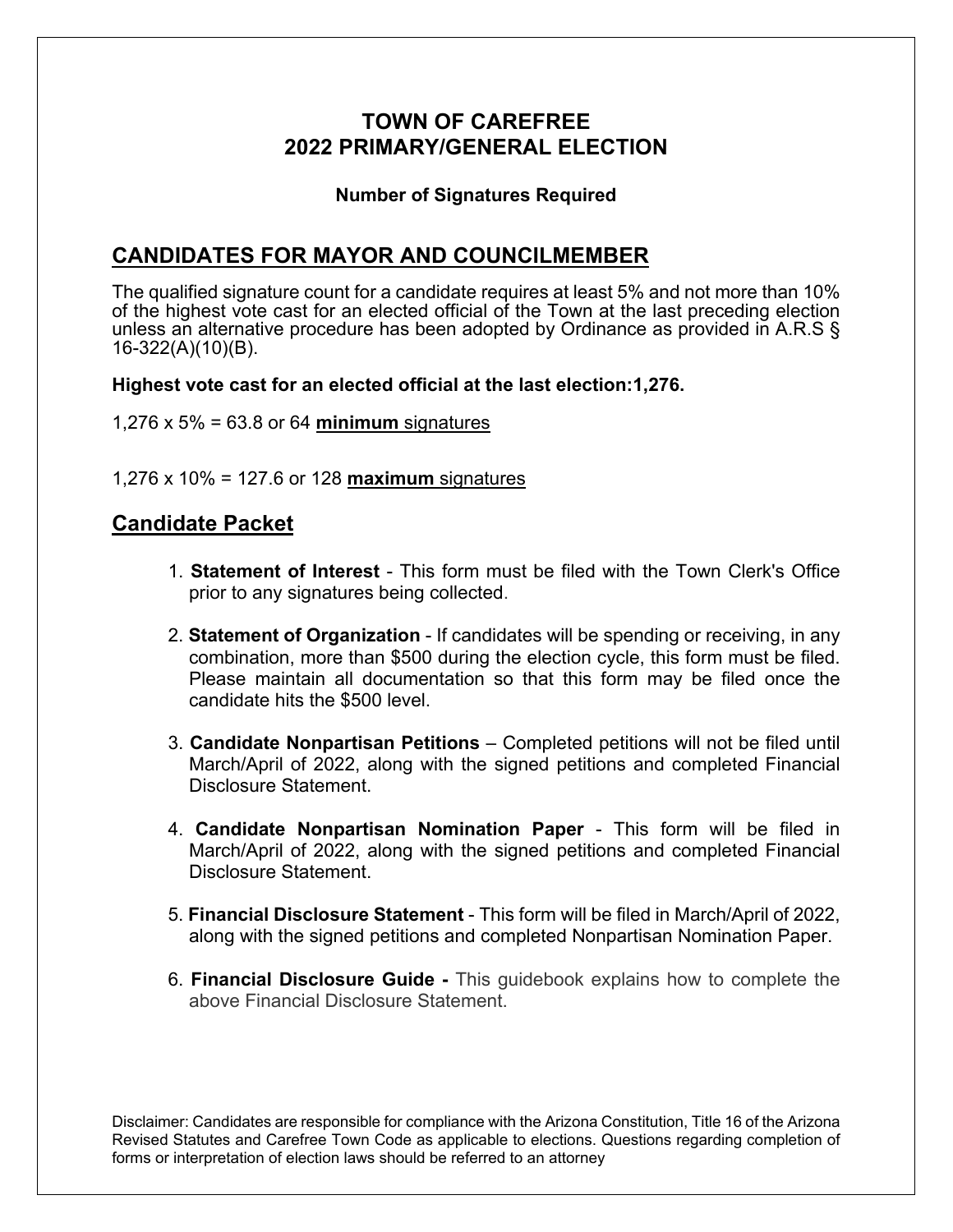## **FILING DEADLINES**

The following forms with original signatures must be filed at the same time in the office of the Carefree Town Clerk to constitute the official filing of a candidate:

### **NO EARLIER THAN** – Monday, March 7, 2022

**NO LATER THAN** – Wednesday, April 4, 2022 at 5:00 p.m.

- 1. Nonpartisan Nomination Paper
- 2. Nonpartisan Nomination Petitions
- 3. Financial Disclosure Statement
- 4. Statement of Organization (if applicable)

## **CANDIDATE FORMS – WHAT ARE THEY?**

#### **Candidate Nonpartisan Nomination Paper**

A combined form including an Affidavit of Qualification and a Campaign Finance Statement. The Nomination Paper must be notarized and contain basic information about the candidate. The Affidavit of Qualification includes sufficient information to indicate that the person will be qualified to hold the office. The Campaign Finance Statement portion includes a statement indicating that the candidate has read all applicable laws relating to campaign finance and reporting.

#### **Nonpartisan Nomination Petitions**

A Nonpartisan Nomination Petition is signed by qualified electors who support the nomination of the individual whose name appears in the certificate portion. Only those persons who are qualified electors of the State of Arizona **and the Town Carefree** may sign a nomination petition. A person may sign a nomination petition for only one candidate for each office. For this election, **an individual may sign up to three (3) nomination petitions for Town Councilmember.**

The petition circulator must be qualified to register to vote in the State of Arizona. Each petition must be signed by the circulator who circulated that petition. The circulator's name shall be typed or printed under his/her signature. The circulator shall verify that, in his/her belief, each signer was a qualified elector who resides at the address given as the signer's residence on the date indicated.